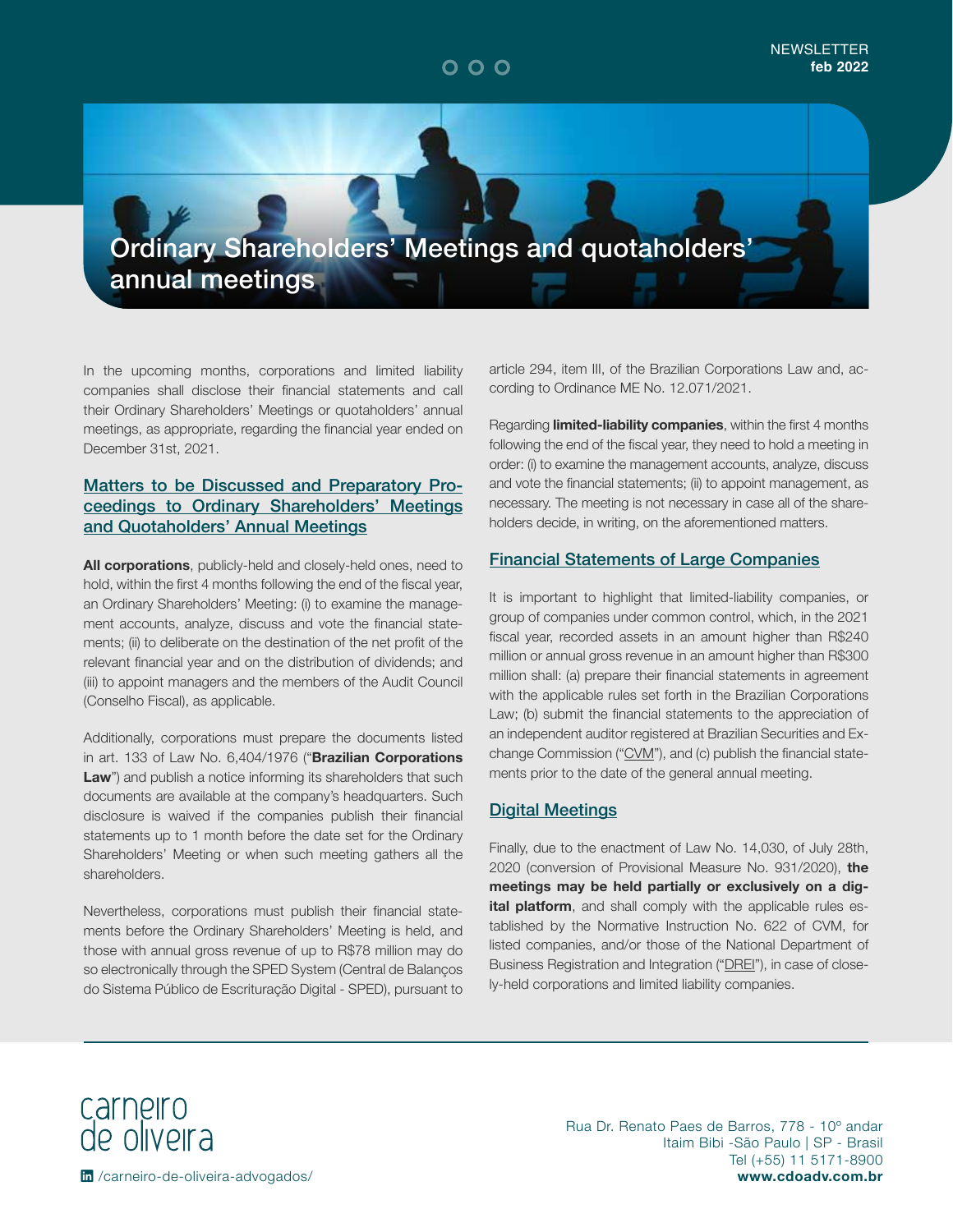85.TZ

Brazilian Investment Offshore - Deadline for presenting the Annual Declaration of Brazilian Capital Abroad – DCBE before the Brazilian Central Bank

Between February 15th, 2022 and April 5th, 2022, all individuals and legal entities resident, domiciled or headquartered in Brazil, which, on December 31st, 2021, held assets abroad in an amount equivalent to or higher than US\$1 million shall submit the annual declaration of Brazilian capital abroad to the Brazilian Central Bank ("Annual Declaration 2022")

Besides the Annual Declaration, it is mandatory to quarterly submit the Declaration of Brazilian Capital Abroad if the amount of goods and rights held abroad is equivalent to or higher than US\$100 million, based on the following schedule:

| <b>Base Date</b> | <b>Deadline</b>    |
|------------------|--------------------|
| 03.31.2022       | 04.30 - 06.05.2022 |
| 06.30.2022       | 07.31 - 09.05.2022 |
| 09.30.2022       | 10.31 - 12.05.2022 |

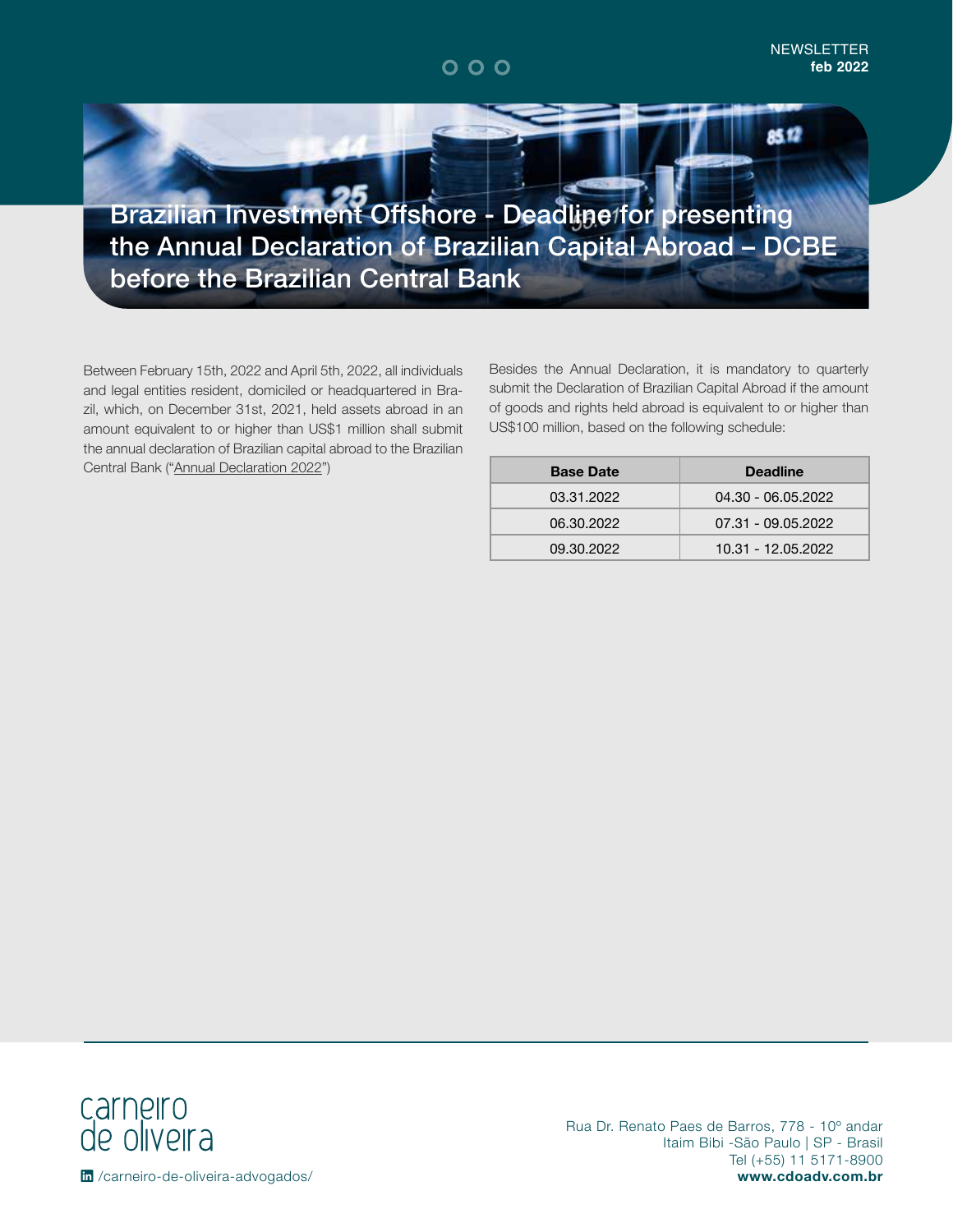108.365

Foreign Investment in Brazil - Deadline for presenting the financial and economic statement before the Brazilian Central Bank before the Brazilian Central Bank

It is mandatory that all Brazilian companies that have received foreign investment, regardless of the amount, inform, until March 31st, 2022, the value of their net equity and paid-up stock capital as of December 31st, 2021 ("Financial and Economic Statement").

Please note that Brazilian companies with assets or net equity equal to or higher than R\$250 million shall submit 4 Financial and Economic Statements per year, according to the schedule below:

| <b>Base Date</b> | <b>Deadline</b>  |
|------------------|------------------|
| 03.31.2022       | until 06.30.2022 |
| 06.30.2022       | until 09.30.2022 |
| 09.30.2022       | until 12.31.2022 |

06.554

Late submission of the Financial and Economic Statement or its submission with false, inaccurate, incomplete or incorrect information may result in fines of up to R\$250 thousand.

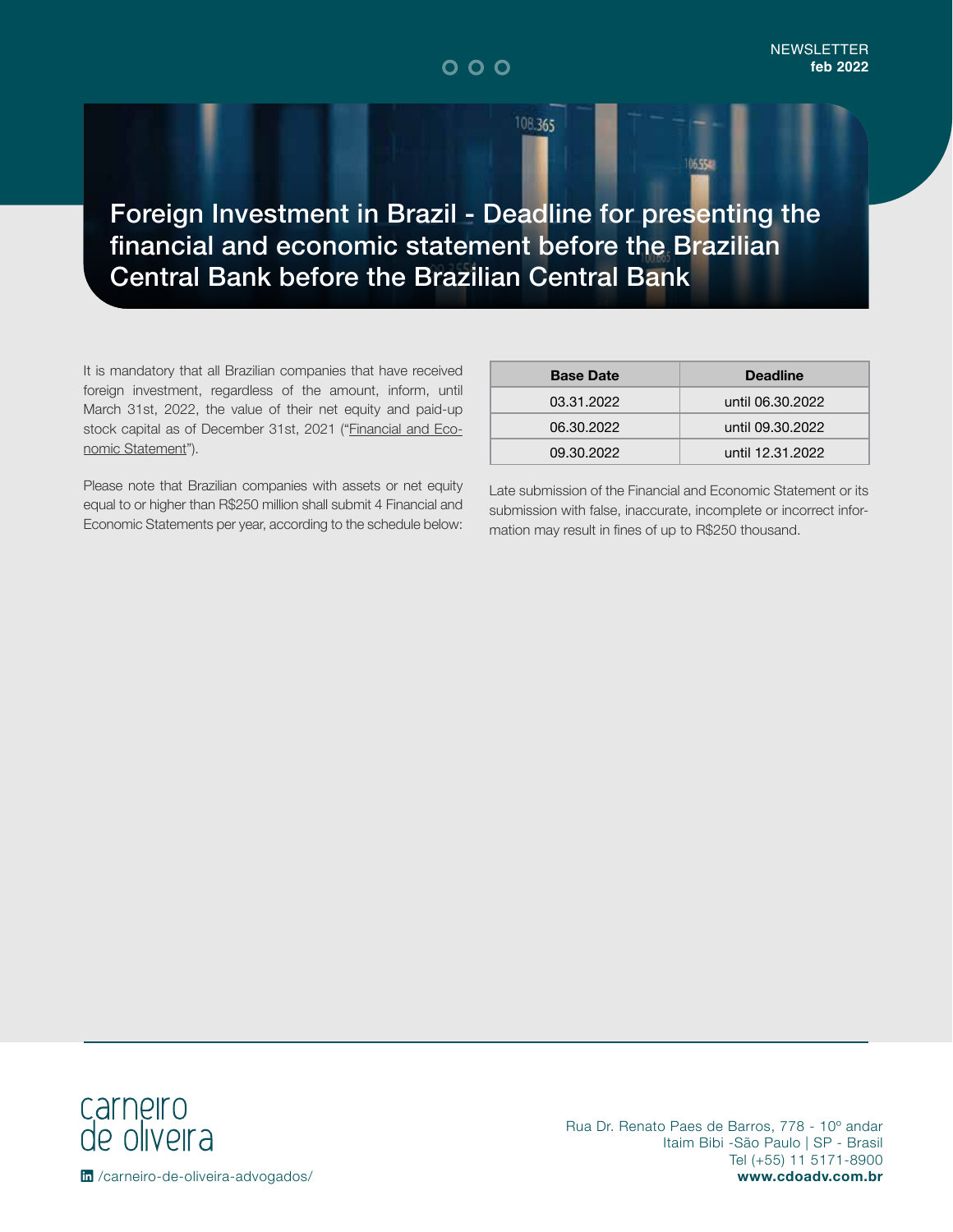Brazilian Department of Business Registration issues a new instruction which updates rules and simplifies procedures for filings with board of trade

On February 21, 2022, Normative Instruction No. 112 ("IN DREI 112") was published, issued by the Brazilian National Department of Business Registration and Integration (DREI) which, among other measures, updates rules and simplifies the procedures of the Normative Instruction DREI No. 81/2020 ("IDREI 81") which provides the general rules and guidelines for public registration of companies in Brazil.

In this sense, IN DREI 112 aims to regulate the provisions promoted by **(i)** the Legal Framework for Startups (Complementary Law No. 182, of June 1, 2021); **(ii)** the Football Corporation Law (*Sociedade Anônima do Futebol*) (Law No. 14.193, of August 6, 2021); **(iii)** Law No. 13,818, of April 24, 2019 (amending the Brazilian Corporation Law on mandatory publication rules); and **(iv)** Law No. 14,195, of August 26, 2021 (also known as the Business Environment Improvement Law, which promoted significant changes in the Brazilian market and in corporate law).

We highlight the following news set forth by IN DREI 112:

- Non-residents in the Management. Allows the election of non-residents in Brazil for a management position (member of the board of directors or executive officers) in a Brazilian corporation. The investiture of the manager residing or domiciled abroad must be subject to the constitution of a representative residing in Brazil.
- Sole Officer. Possibility of the board of executive officers of a Brazilian corporation to be composed of a single officer, instead of two as in the previous rule of the Brazilian Corporation Law.
- **Electronic Publications.** Private corporations with annual gross revenue of up to R\$78 million will be able to make their publications through the Central Balance Sheet (CB) of the Public Digital Bookkeeping System (SPED) and the company's website.
- EIRELI extinction. Formalization of the extinction of the corporate type of Individual Limited Liability Companies (EIRE-LI) with the exclusion of their reference in IDREI 81.
- Corporate name. Allows the use of the National Registry of Legal Entities (CNPJ) number as a corporate name for the individual entrepreneur or companies.
- Corporate Purpose. The corporate purpose of the companies can be described by means of codes that are part of the structure of the National Classification of Economic Activities – CNAE, as long as they are specific to the company's activities.
- **Liquidation and Dissolution.** Facilitates the liquidation and dissolution processes in the event of the death of a partner. The approval of the dissolution and liquidation can be made by the remaining partners and does not depend on the presentation of a judicial order or deed of distribution (official copy of the main documents of the probate), nor on the prior knowledge or consent of the heirs or the surviving spouse or even the presence of the inventor in the shareholders' meeting.
- Startup. Sets forth the requirements for registration of companies classified as Startups.
- LGPD. It determines that the issuance of a certificate of full content is carried out in accordance with the General Data Protection Law (LGPD), that is, it must not integrate the personal documents of the individual entrepreneur, manager, partners, shareholders or associates, as well as others that exceed the essence of the filed act.
- SAF. Sets forth the rules for incorporation of the Football Corporation Law - *Sociedade Anônima do Futebol* (SAF).

IN DREI 112 can be accessed in Portuguese at the link below:

[https://www.in.gov.br/en/web/dou/-/instrucao-normativa-drei/](https://www.in.gov.br/en/web/dou/-/instrucao-normativa-drei/me-n-112-de-20-de-janeiro-de-2022-375498) [me-n-112-de-20-de-janeiro-de-2022-375498228](https://www.in.gov.br/en/web/dou/-/instrucao-normativa-drei/me-n-112-de-20-de-janeiro-de-2022-375498)

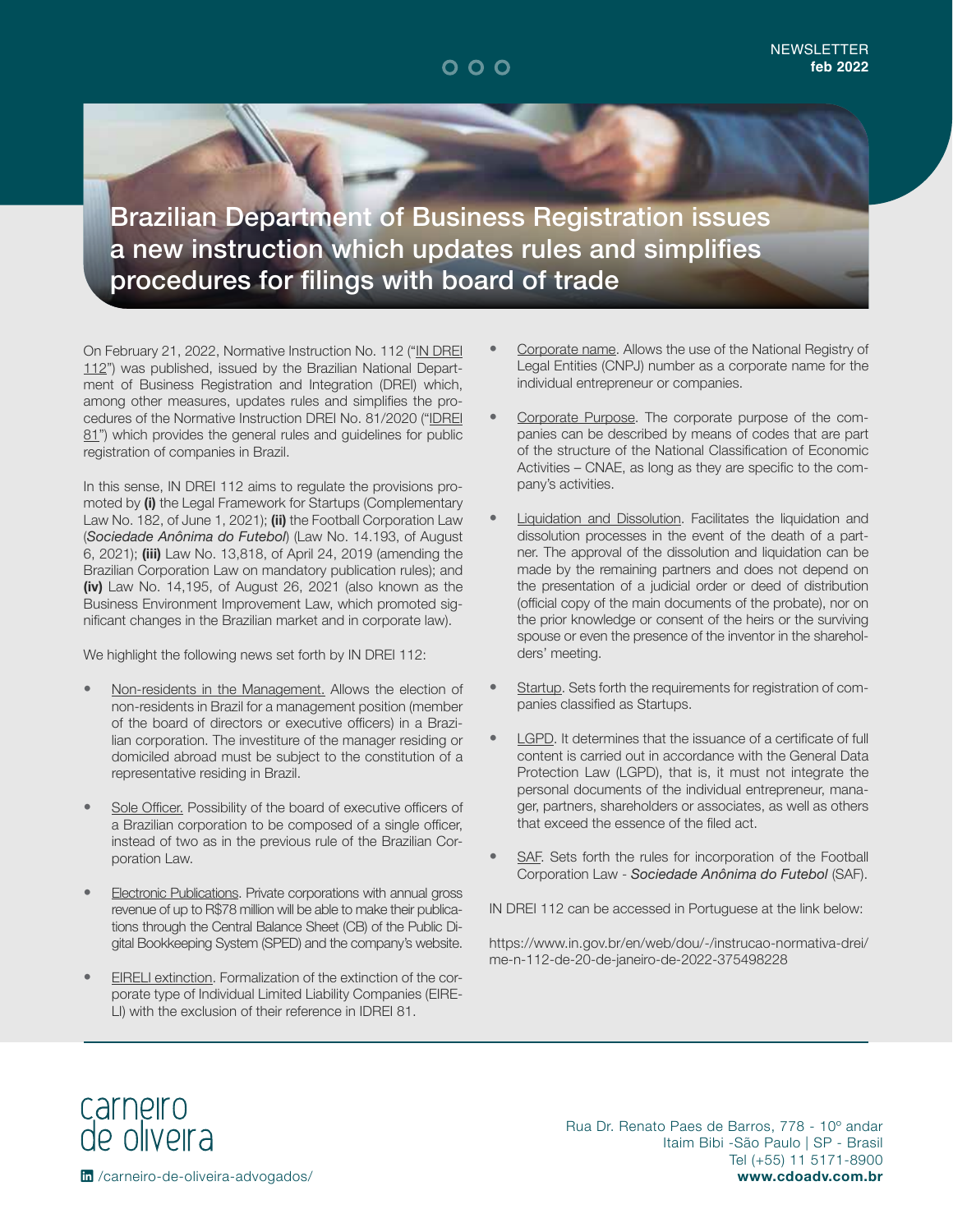CVM proposes changes to the regulation on the composition of the board of directors and plural voting within the scope of listed companies

On December 21, 2021, CVM submitted a draft resolution ("Draft") to public hearing No. 09/21, with proposals for specific amendments to CVM Instructions No. 367/2002 and 480/2009 ("ICVM 358" and "ICVM 480", respectively).

The Draft, which was open for comments and suggestions until February 18, 2022, aims to regulate and assign practical applicability to new legal provisions introduced by Law 14,195/2021, which is the results of the conversion of Provisional Measure No. 1,040/2021, and its main themes are: (i) separation of the roles of CEO and chairman of the board of directors; (ii) presence of independent members on the board of directors; and (iii) definition of relevance criteria for the inapplicability of plural voting regarding the approval of related party transactions.

We highlight below, in summary, the main changes proposed by the Draft, which may still undergo changes depending on the outcome of the public hearing:

### Prohibition of accumulating the positions of chief executive officer and chairman of the board of directors

According to article 138, §3, of the Brazilian Corporations Law, listed companies are not allowed to have the same person cumulating the position of chairman of the board of directors and chief executive officer or main executive of the company. However, §4 of the same provision provides that CVM may exempt the rule in §3 for smaller companies, pursuant to art. 294-B of the Corporate Law

In this sense, the Minute introduces the exception of the aforementioned prohibition for companies with consolidated annual gross revenue of less than R\$500 million, as reported in the financial statements approved by the general meeting, in relation to terms of office starting after January 1st, 2023.

#### Presence of independent members on the board of directors

Pursuant to article 140, § 2, of the Brazilian Corporations Law, it is mandatory, in listed companies, the participation of independent directors, under the terms and deadlines defined by CVM. The mandatory presence of independent members was already applicable to certain listed companies due to the rules of the listing segments of B3 S.A. - Brasil, Bolsa, Balcão. In order to harmonize definitions and regulations, as well as seeking greater efficiency in the necessary adaptations, the Draft uses the Novo Mercado Regulation as a basis for the concept of independence and the number of independent members.

In this sense, the Draft provides for the need for at least 2 independent or 20% of the total number of directors, whichever is greater. The Draft provides that the rule for the presence of independent directors will only apply as of January 1st, 2023.

Additionally, the Draft proposes changes to ICVM 367 regarding the characterization of independence, describing the definitions and general rules that must be considered in the evaluation of the directors, pointing out cases in which the directors are or are not considered independent, and attributing the shareholders' meeting the competence to determine the independence of a candidate. Furthermore, Schedule 24 to ICVM 480 (*Formulário de Referência*) will be adjusted to prevent a director from being indicated as independent without meeting the new criteria.